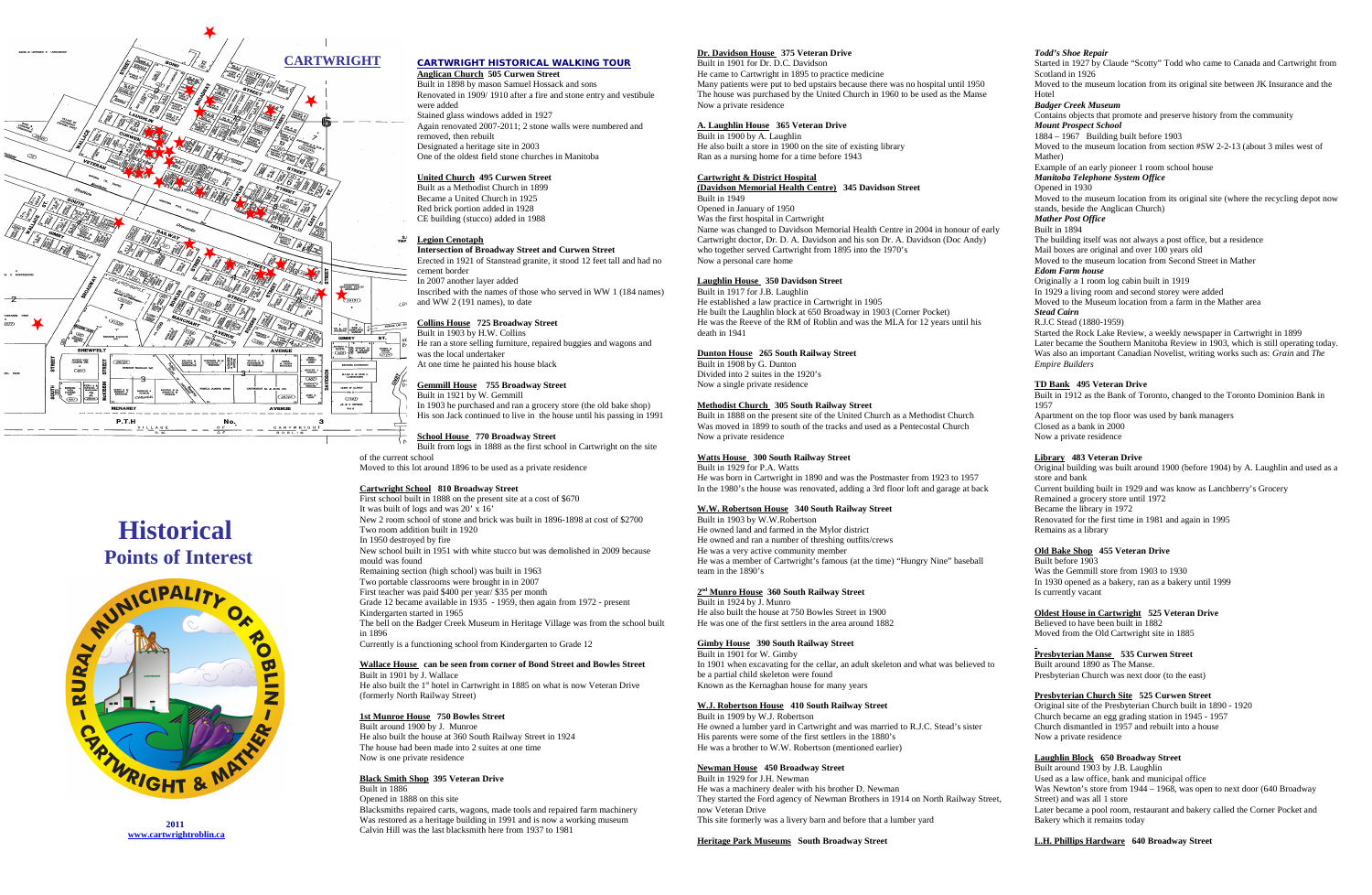Built in 1893 by L.H Phillips Became Newton's Store in 1917 and remained until 1968 Was open to next door, was all 1 store (650 Broadway Street) Became Argue's Store in 1969 - 2010 Remains a grocery store

### **Cartwright Co-Op 645 Broadway Street**

Cartwright Consumers Co-Op began in 1928 Building built in 1946 as a garage and implement dealer Previous building had been a livery barn from 1890 Converted to a grocery store in 1951 Over the years it has been an automotive centre, convenience store/ gas station and restaurant Currently is a bake shop and restaurant

#### **Drug Store 610 Broadway Street**

W.P. Duncalfe, a chemist, came to Cartwright around 1895 He bought an existing drugstore on this site that had been built by H. Graham around 1920, but was destroyed by fire in 1928 The building that stands now was built in 1929 by H. Davidson, son of Dr. Davidson Remodelled in 1940's and again in 1950's Remained a drug store since 1929 but also contained a restaurant and lunch counter at times Still is a Health Center

### **Black & White Filling Station 600 Broadway Street**

Built as a filling station in 1937 by R. Canfield Later became a grocery store and then the Women's Institute Restroom

Became the Merry Makers in 1976, now called the Seniors Drop-In Centre This site formerly held the Askew block built in 1900 which burnt in 1929

### **RM OF ROBLIN HISTORICAL DRIVING TOUR**

**Menarey Stone House NE 16-2-15**

Built in 1910 for J. Menarey, an Irish immigrant Built of field stones by J. Henderson of Holmfield It has 6 bedrooms and 2 staircases and was built to house his large family of 9 children Menarey descendants still live in the area

### **Original Cartwright Cemetery NW 6-2-14**

Was the original site of Cartwright Cemetery until it was moved to the current site in 1903 In 1962 when #5 highway was widened the remaining 30 bodies were moved to the current cemetery

### **Cartwright Cemetery SE 7-2-14 (straight North of Cartwright – follow Broadway Street until it ends)**

In 1903 this site of 10 acres were purchased by the RM of Roblin First burial in 1900 was of a baby girl Oldest person interred was aged 100 394 plots, Approx 860 burials

#### **Mather Cemetery NW 5-2-13** (**North east of Mather – can be seen from Mather)**

Was purchased by the RM of Roblin in 1905 and became the Mather Cemetery First burial in 1904 Approx. 343 burials (in 1981)

#### **Country Schools in the RM of Roblin**

Country schools were built about every 6 miles or less so that they would each serve a radius of approximately 3 miles, thus making them all within a reasonable walking distance

Many country schools were in existence before the towns and villages were Country schools were the hub of social activity; they held school, church, dances, picnics, and any other social events of the day

> Presbyterians built a church on this site in 1905 (but the sign says 1904?) The Methodist and Presbyterian churches joined in Mather in 1920, it officially became a United Church in 1925, was torn down in 1970. The church that now stands was moved to the site in 1971. Remains a functioning church

**Howard House** Second Street (White brick house with grey trim) Built by W. Howard in 1903 and called "Fernbank" He started Mather's 1<sup>st</sup> lumber yard along with O. Howard and S. Moore

They were a very important part of the early pioneer life **Hazeldell School SW 27-2-15** 1890-1960

**Lake Lorne School SE 10-3-15** 1902-1966

**North Derby School NW 9-3-14** 1887-1951 **South Derby School NW 27-2-14**

> **Robinson House on Second Street** (White with green trim) Built in 1902/1903 by J. Robinson Believed to be the 2nd house built in Mather He owned a farm, feed mill and livery stable The house originally had a veranda on 3 sides The roof of the house caught on fire in the 1947 fire but was saved by pumping water from the cistern up to the roof

1907-1967  **Howard School NW 2-2-14** 1885-1959 **Rock Lake School SE 6-3-13** 1901-1961

**Crystal River School SW 26-2-13** 1885-1901

 **Mount Prospect School SW 2-2-13 1**884-1967 **Sinkerville School NW 11-1-13**  1903-1963 **Graham School NW 8-1-13** 1885-1961 **Mylor School SW 15-1-14** 1895-1963

**Chesterville School SE 14-1-15**  1884 – 1966  **East Mountain School NW 30-1-15 Cairn location NW 17-1-15** 1899-1963

#### **Badger Creek Park SE 7-2-14 (continue east past Cemetery)**

Formerly known as Kinsmen Park, also known as "the swimming hole" Has been a place for swimming, boating and fishing for as many years as there have been residents in the area. Kinsmen Club built the park in 1970's Used to host swimming lessons every summer from 1950's to 2002 Picture in the history book of boaters in 1908

Within the trees there is still foundation of a former pop factory built around 1912 – 1914 by J. David & W. Small

#### **Old Cartwright/ Badger Creek Cairn on Highway #5, 2 miles north of Cartwright**

Original site of Cartwright in 1880's Was a source of fresh spring water and was a treed valley Cartwright moved to its current location in 1885 because that is where the railway came through

### **Clay Banks (Bison Jump) SE 25-2-15**

- Named after David Low Mather in 1897
- He started Keewatin Lumber Mills
- He promised to build a flour mill at what is now Mather if the people of the area named the place after him
- $\triangleright$  The mill never came

History indicates that bison were driven over the hills by hunters to be killed for food and supplies. Every part of the bison were used and a bison supplied everything needed – food, clothing, tools, etc. Men would wait at the bottom to finish the animals off that came over the cliff Women would do the skinning and butchering Evidence of Indian camps have been found there

## **Rock Lake Beach NE 14-3-14**

Once called Mooney's Beach Has been a popular spot for years Land purchased in 1949 by Charlie Salfrais who built a road down to where the store is now

### **Bourns House NW 4-1-14**

Site of the notorious shooting death of John Asling in November 1901, the only murder to have ever occurred in this area. The murderer was never found.

## **MATHER HISTORICAL WALKING TOUR**

**Mather School (on road into Mather, south side of Mather)** First school built in 1905/ 1906 Burnt down in 1918 New school built in 1918/ 1919 was a 2 room, single storey building Addition of another room in 1954 Closed in 1985 Now a private residence

## **St. Andrews United Church (Mather)**

### **Finnen House on Veteran Drive (**Brown)

1st house built in Mather by H. Finnen in 1899 He owned and ran a blacksmith shop Housed Mather's 1st bride, his wife, Catherine Cason The birthplace of Mather's 1st baby, his son, Clifford Finnen Moved to its current location from across the back lane in the 1930's Remains a private residence Finnen's descendants still live in the area

#### **Mather Memorial/ Centennial Rock & Memorial Brick Wall**

Moved to the center of Mather as a commemorative marker for Mather's 1997 Centennial

Wall has over 550 family names of past and present residents of Mather

### **West Side of Mather's Main Street Second Street**

A tragic fire in 1947 burned down almost the entire block of buildings on the West side of the street (where the hall now stands) including part of the lumber yard, post office/residence, garage, store, residence, and another garage No deaths or injuries occurred but it was a significant event as people refer to things as being "before the fire" or "after the fire"

**Elliot House** North of railway tracks (beige brick house)

Built by E. Elliot around 1906

He set up and ran a store in Mather with his business partner R. Argue called Elliot & Argue (general store)

House was used for many years as the church manse Remains a private residence

### **Pop Factory Ball diamonds north of Mather**

Pop was made, bottled and distributed to Mather and surrounding towns

They are said to have made excellent "Jersey Cream"

Continued to be a pop factory until the 1940's

The building was later used as a private residence, then moved from town to a farm.

### **Cartwright**

- Named after Sir Richard Cartwright by first settlers P.C McKibbin and J.C. Waugh in 1885
- $\triangleright$  He was a businessman, banker, investment broker and politician who served in Parliament for 43 years
- He was outspoken, independent and a great debater
- He bought land in Manitoba in the 1880's outside Winnipeg and in the Cartwright area, but later sold it at little profit

## **RM of Roblin**

- Named after Rodmond Palen Roblin who was a business man, MLA and Manitoba Premier
- Incorporated as an RM on Nov. 15, 1902
- This area had previously been the RM of Derby from 1881-1890, but was dissolved and split between the RM of Turtle Mountain and the RM of Louise

### **Mather**